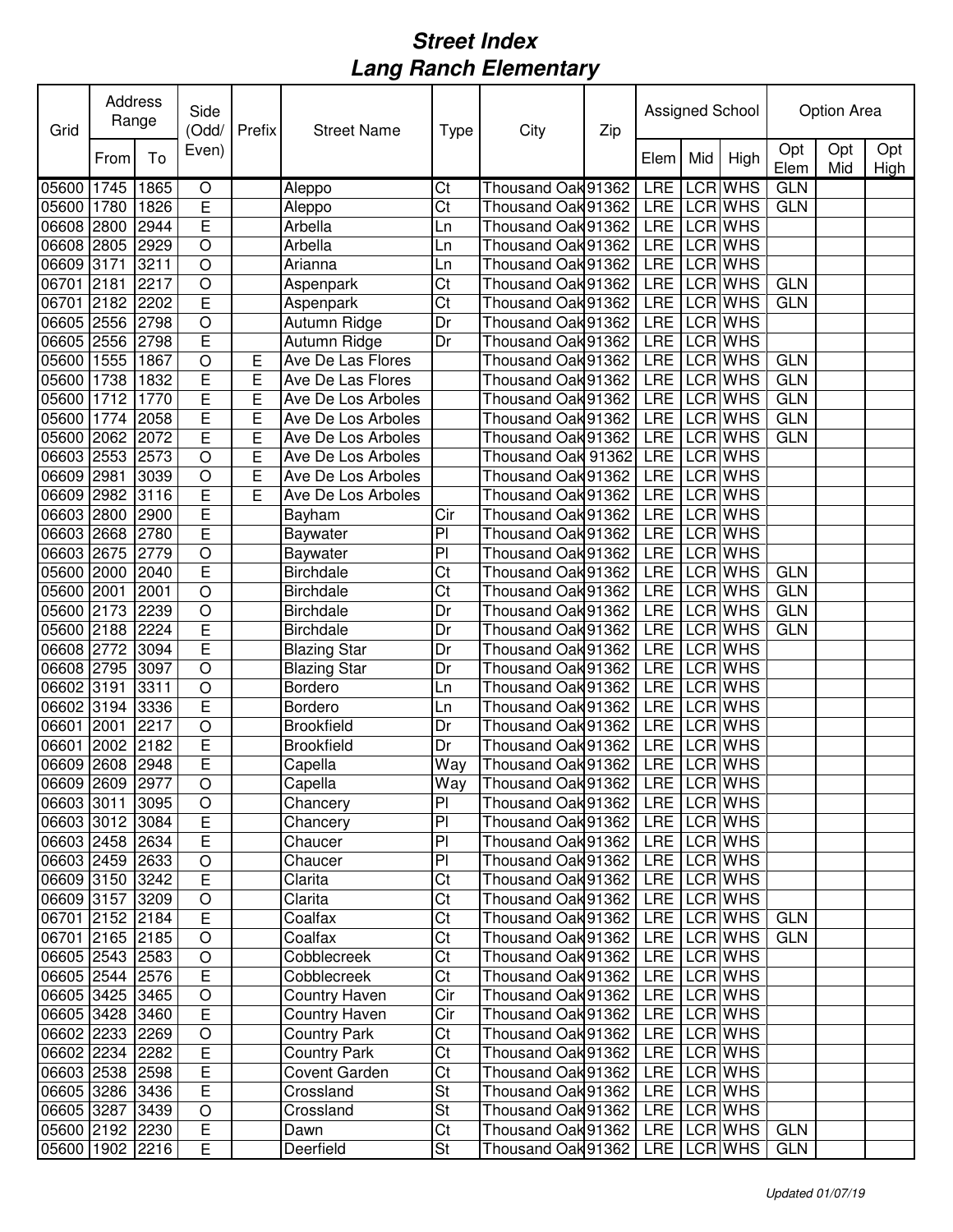| Grid            | Address<br>Range |      | Side<br>(Odd/           | Prefix | <b>Street Name</b>  | Type                   | City                               | Zip | Assigned School |     |                | Option Area |            |             |  |
|-----------------|------------------|------|-------------------------|--------|---------------------|------------------------|------------------------------------|-----|-----------------|-----|----------------|-------------|------------|-------------|--|
|                 | From             | To   | Even)                   |        |                     |                        |                                    |     | Elem            | Mid | High           | Opt<br>Elem | Opt<br>Mid | Opt<br>High |  |
| 06601           | 2742             | 2814 | E                       |        | Delpha              | Ct                     | Thousand Oak 91362                 |     | LRE             |     | <b>LCR WHS</b> |             |            |             |  |
| 06601 2755      |                  | 2767 | $\overline{O}$          |        | Delpha              | Ct                     | Thousand Oak 91362                 |     | <b>LRE</b>      |     | <b>LCR WHS</b> |             |            |             |  |
| 06609 2607      |                  | 2693 | $\circ$                 |        | Dorado              | Ct                     | Thousand Oak 91362                 |     | <b>LRE</b>      |     | LCR WHS        |             |            |             |  |
| 06609 2622      |                  | 2694 | $\overline{E}$          |        | Dorado              | Ct                     | Thousand Oak 91362                 |     | LRE             |     | <b>LCR WHS</b> |             |            |             |  |
| 06608 2894      |                  | 3050 | $\overline{\mathsf{E}}$ |        | Eagles Claw         | Ave                    | Thousand Oak 91362                 |     | LRE             |     | <b>LCR WHS</b> |             |            |             |  |
| 06608 2911      |                  | 3059 | $\circ$                 |        | Eagles Claw         | Ave                    | Thousand Oak 91362                 |     | <b>LRE</b>      |     | <b>LCR WHS</b> |             |            |             |  |
| 06701 2000      |                  | 2498 | $\overline{E}$          |        | Erbes               | Rd                     | Thousand Oak 91362                 |     | LRE             |     | <b>LCR WHS</b> | <b>GLN</b>  |            |             |  |
| 06602 2500      |                  | 2698 | E                       |        | Erbes               | Rd                     | Thousand Oak 91362                 |     |                 |     | LRE LCRWHS     |             |            |             |  |
| 06601 2700      |                  | 3098 | E                       |        | Erbes               | Rd                     | Thousand Oak 91362                 |     | LRE             |     | <b>LCR WHS</b> |             |            |             |  |
| 06602 3100      |                  | 3498 | E                       |        | Erbes               | Rd                     | Thousand Oak 91362                 |     | <b>LRE</b>      |     | <b>LCR WHS</b> |             |            |             |  |
| 06609 3016      |                  | 3126 | $\overline{E}$          |        | Espana              | Ln                     | Thousand Oak 91362                 |     | <b>LRE</b>      |     | <b>LCR WHS</b> |             |            |             |  |
| 06609 3051      |                  | 3119 | $\circ$                 |        | Espana              | Ln                     | Thousand Oak 91362                 |     |                 |     | LRE LCR WHS    |             |            |             |  |
| 06604 2857      |                  | 2917 | $\circ$                 |        | Evesham             | Ave                    | Thousand Oak 91362                 |     |                 |     | LRE LCR WHS    |             |            |             |  |
| 06604 2858      |                  | 2912 | E                       |        | Evesham             | Ave                    | Thousand Oak 91362                 |     | <b>LRE</b>      |     | <b>LCR WHS</b> |             |            |             |  |
| 06608 3020      |                  | 3196 | Ē                       |        | Ferncrest           | P <sub>1</sub>         | Thousand Oak 91362                 |     | LRE             |     | <b>LCR WHS</b> |             |            |             |  |
| 06608 3181      |                  | 3193 | $\overline{O}$          |        | Ferncrest           | P                      | Thousand Oak 91362                 |     | <b>LRE</b>      |     | <b>LCR WHS</b> |             |            |             |  |
| 06701 2150      |                  | 2182 | Ē                       |        | Flintridge          | Ct                     | Thousand Oak 91362                 |     | LRE             |     | <b>LCR WHS</b> | <b>GLN</b>  |            |             |  |
| 06701 2175      |                  | 2183 | $\circ$                 |        | Flintridge          | Ct                     | Thousand Oak 91362                 |     | <b>LRE</b>      |     | <b>LCR WHS</b> | <b>GLN</b>  |            |             |  |
| 06608 2750      |                  | 2998 | $\overline{E}$          |        | Florentine          | Ct                     | Thousand Oak 91362                 |     | <b>LRE</b>      |     | <b>LCR WHS</b> |             |            |             |  |
| 06608 2759      |                  | 2883 | $\overline{O}$          |        | Florentine          | Ct                     | Thousand Oak 91362                 |     | <b>LRE</b>      |     | LCR WHS        |             |            |             |  |
| 06608 3101      |                  | 3167 | $\overline{O}$          |        | Foxtail             | Ct                     | Thousand Oak 91362                 |     | LRE             |     | <b>LCR WHS</b> |             |            |             |  |
| 06608 3102      |                  | 3170 | E                       |        | Foxtail             | Ct                     | Thousand Oak 91362                 |     | <b>LRE</b>      |     | <b>LCR WHS</b> |             |            |             |  |
| 06602 3153      |                  | 3273 | $\circ$                 |        | <b>Futura Point</b> |                        | Thousand Oak 91362                 |     | <b>LRE</b>      |     | <b>LCR WHS</b> |             |            |             |  |
| 06602 3178      |                  | 3274 | Ē                       |        | <b>Futura Point</b> |                        | Thousand Oak 91362                 |     | LRE             |     | <b>LCR WHS</b> |             |            |             |  |
| 06604 2301      |                  | 2495 | $\circ$                 |        | Gillingham          | Cir                    | Thousand Oak 91362                 |     | LRE             |     | <b>LCR WHS</b> |             |            |             |  |
| 06604 2304      |                  | 2494 | E                       |        | Gillingham          | Cir                    | Thousand Oak 91362                 |     | <b>LRE</b>      |     | <b>LCR WHS</b> |             |            |             |  |
| 06602 2228      |                  | 2284 | E                       |        | Green Oak           | Ct                     | Thousand Oak 91362                 |     | LRE             |     | <b>LCR WHS</b> |             |            |             |  |
| 06602 2231      |                  | 2279 | $\circ$                 |        | Green Oak           | Ct                     | Thousand Oak 91362                 |     |                 |     | LRE LCRWHS     |             |            |             |  |
| 06701 2177      |                  | 2235 | $\circ$                 |        | Greenpark           | Ct                     | Thousand Oak 91362                 |     |                 |     | LRE LCR WHS    | <b>GLN</b>  |            |             |  |
| 06701 2178      |                  | 2196 | E                       |        | Greenpark           | Ct                     | Thousand Oak 91362                 |     | LRE LCRWHS      |     |                | <b>GLN</b>  |            |             |  |
| 06603 2412 2520 |                  |      | E                       |        | Haymarket           | St                     | Thousand Oak 91362                 |     | LRE LCRWHS      |     |                |             |            |             |  |
| 06603 2415 2507 |                  |      | $\overline{O}$          |        | Haymarket           | St                     | Thousand Oak 91362 LRE LCR WHS     |     |                 |     |                |             |            |             |  |
| 06601 2720 2816 |                  |      | E                       |        | Hilary              | $\overline{\text{Ct}}$ | Thousand Oak 91362   LRE   LCR WHS |     |                 |     |                |             |            |             |  |
| 06601 2767 2815 |                  |      | $\overline{O}$          |        | <b>Hilary</b>       | Ct                     | Thousand Oak 91362                 |     |                 |     | LRE LCR WHS    |             |            |             |  |
| 06701 2244 2264 |                  |      | $\overline{\mathsf{E}}$ |        | Hollowpark          | Ct                     | Thousand Oak 91362                 |     |                 |     | LRE LCRWHS     | <b>GLN</b>  |            |             |  |
| 06701 2251      |                  | 2263 | $\overline{O}$          |        | Hollowpark          | Ct                     | Thousand Oak 91362                 |     |                 |     | LRE LCR WHS    | <b>GLN</b>  |            |             |  |
| 06608 2825      |                  | 3047 | $\circ$                 |        | Hollycrest          | Ave                    | Thousand Oak 91362                 |     |                 |     | LRE LCR WHS    |             |            |             |  |
| 06608 3016      |                  | 3090 | $\overline{E}$          |        | Hollycrest          | Ave                    | Thousand Oak 91362                 |     |                 |     | LRE LCR WHS    |             |            |             |  |
| 06605 3418      |                  | 3550 | $\overline{\mathsf{E}}$ |        | Indian Ridge        | Cir                    | Thousand Oak 91362                 |     |                 |     | LRE LCR WHS    |             |            |             |  |
| 06605 3427      |                  | 3547 | $\circ$                 |        | Indian Ridge        | Cir                    | Thousand Oak 91362                 |     |                 |     | LRE LCR WHS    |             |            |             |  |
| 06604 2701      |                  | 2969 | $\circ$                 |        | Irongate            | PI                     | Thousand Oak 91362                 |     |                 |     | LRE LCR WHS    |             |            |             |  |
| 06604 2736      |                  | 2956 | $\overline{E}$          |        | Irongate            | $\overline{P}$         | Thousand Oak 91362                 |     |                 |     | LRE LCR WHS    |             |            |             |  |
| 06601 2736      |                  | 2844 | E                       |        | Jason               | Ct                     | Thousand Oak 91362                 |     |                 |     | LRE LCR WHS    |             |            |             |  |
| 06601 2783      |                  | 2843 | $\circ$                 |        | Jason               | Ct                     | Thousand Oak 91362                 |     |                 |     | LRE LCR WHS    |             |            |             |  |
| 06603 2500      |                  | 2720 | $\overline{E}$          |        | Kensington          | Ave                    | Thousand Oak 91362                 |     |                 |     | LRE LCR WHS    |             |            |             |  |
| 06603 2501      |                  | 2721 | $\circ$                 |        | Kensington          | Ave                    | Thousand Oak 91362                 |     |                 |     | LRE LCR WHS    |             |            |             |  |
| 06603 2642      |                  | 2948 | E                       |        | Knightsbridge       | Ave                    | Thousand Oak 91362                 |     |                 |     | LRE LCR WHS    |             |            |             |  |
| 06609 3101      |                  | 3147 | $\circ$                 |        | La Casa             | Ct                     | Thousand Oak 91362                 |     |                 |     | LRE LCR WHS    |             |            |             |  |
| 06609 3104      |                  | 3148 | E                       |        | La Casa             | $\overline{\text{C}t}$ | Thousand Oak 91362                 |     |                 |     | LRE LCR WHS    |             |            |             |  |
| 06609 3290      |                  | 3658 | $\overline{E}$          |        | Lang Ranch          | Pkwy                   | Thousand Oak 91362                 |     |                 |     | LRE LCR WHS    |             |            |             |  |
| 06609 3301      |                  | 3999 | $\bigcirc$              |        | Lang Ranch          | Pkwy                   | Thousand Oak 91362                 |     |                 |     | LRE LCR WHS    |             |            |             |  |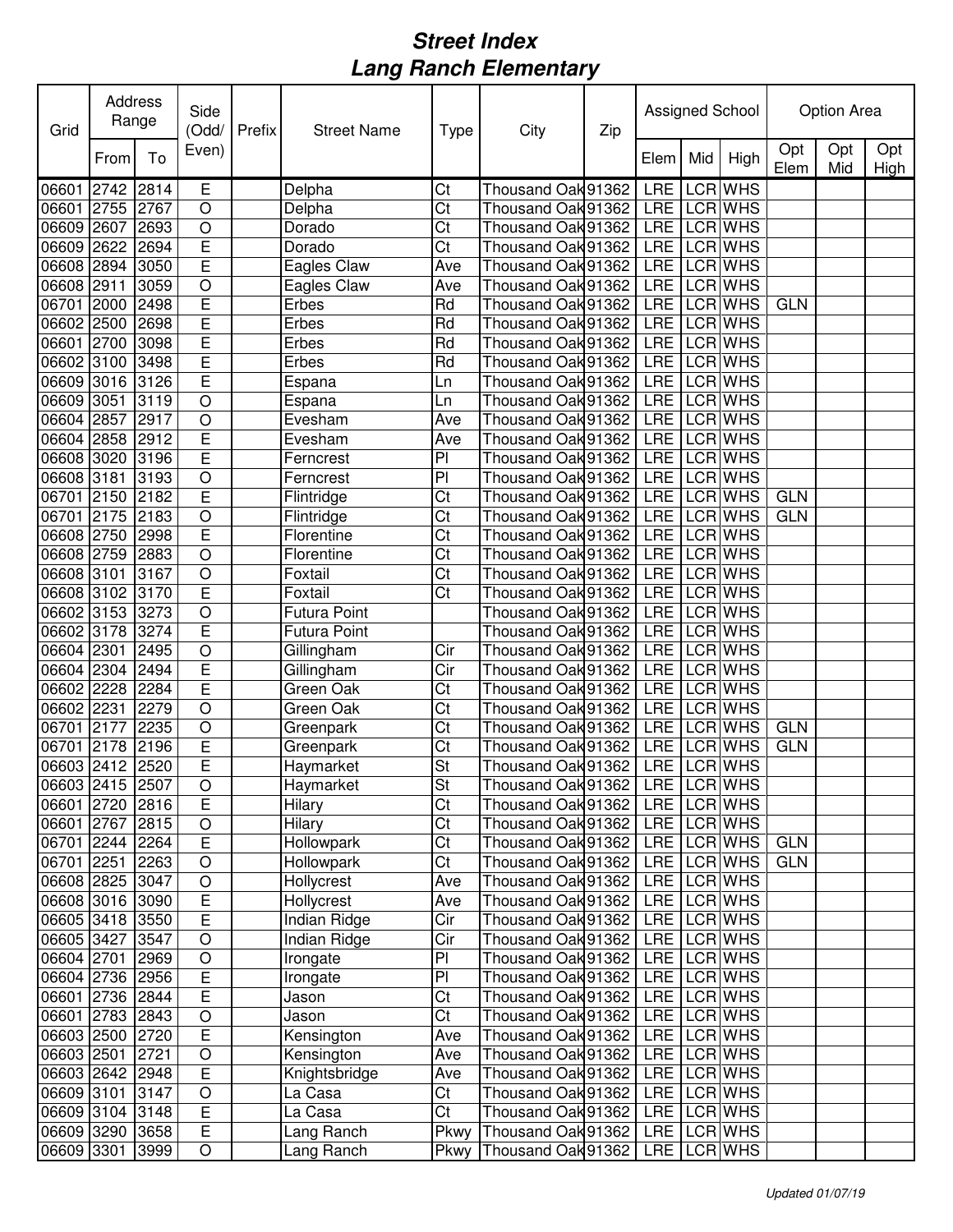| Grid                |      | <b>Address</b><br>Side<br>Range<br>(Odd/ |                         | Prefix | <b>Street Name</b>  | Type                   | City                               | Zip | Assigned School |     |             | Option Area |            |             |
|---------------------|------|------------------------------------------|-------------------------|--------|---------------------|------------------------|------------------------------------|-----|-----------------|-----|-------------|-------------|------------|-------------|
|                     | From | To                                       | Even)                   |        |                     |                        |                                    |     | Elem            | Mid | High        | Opt<br>Elem | Opt<br>Mid | Opt<br>High |
| 06701               | 2385 | 2433                                     | $\circ$                 |        | Laurelpark          | Ct                     | Thousand Oak 91362                 |     |                 |     | LRE LCR WHS | <b>GLN</b>  |            |             |
| 06602 2061          |      | 2277                                     | $\circ$                 |        | Laurelwood          | Dr                     | Thousand Oak 91362                 |     |                 |     | LRE LCRWHS  |             |            |             |
| 06601 2074          |      | 2122                                     | Ē                       |        | Laurelwood          | Dr                     | Thousand Oak 91362                 |     |                 |     | LRE LCR WHS |             |            |             |
| 06604 2280          |      | 2360                                     | $\overline{E}$          |        | Laurelwood          | Dr                     | Thousand Oak 91362                 |     |                 |     | LRE LCR WHS |             |            |             |
| 06604 2335          |      | 2363                                     | $\overline{O}$          |        | Laurelwood          | Dr                     | Thousand Oak 91362                 |     |                 |     | LRE LCRWHS  |             |            |             |
| 06610 2765          |      | 2893                                     | $\circ$                 |        | Limestone           | Dr                     | Thousand Oak 91362                 |     |                 |     | LRE LCRWHS  |             |            |             |
| 06610 2794          |      | 2872                                     | E                       |        | Limestone           | Dr                     | Thousand Oak 91362                 |     |                 |     | LRE LCRWHS  |             |            |             |
| 06605 2547          |      | 2571                                     | $\circ$                 |        | Littlefield         | Ct                     | Thousand Oak 91362                 |     |                 |     | LRE LCR WHS |             |            |             |
| 06605 2554          |      | 2562                                     | E                       |        | Littlefield         | Ct                     | Thousand Oak 91362                 |     |                 |     | LRE LCRWHS  |             |            |             |
| 06603 2571          |      | 2629                                     | $\circ$                 |        | Manchester          | $\overline{\text{C}t}$ | Thousand Oak 91362                 |     |                 |     | LRE LCR WHS |             |            |             |
| 06603 2570          |      | 2630                                     | Ē                       |        | Manchester          | $\overline{\text{C}t}$ | Thousand Oak 91362                 |     |                 |     | LRE LCR WHS |             |            |             |
| 06602 2115          |      | 2187                                     | $\circ$                 |        | <b>Meadow Brook</b> | $\overline{\text{C}t}$ | Thousand Oak 91362                 |     |                 |     | LRE LCR WHS |             |            |             |
| 06602 2120          |      | 2176                                     | E                       |        | <b>Meadow Brook</b> | $\overline{\text{C}t}$ | Thousand Oak 91362                 |     |                 |     | LRE LCR WHS |             |            |             |
| 06602 2229          |      | 2229                                     | $\circ$                 |        | Meadowside          | Dr                     | Thousand Oak 91362                 |     |                 |     | LRE LCRWHS  |             |            |             |
| 06602 2272          |      | 2288                                     | Ē                       |        | Meadowside          | Dr                     | Thousand Oak 91362                 |     |                 |     | LRE LCR WHS |             |            |             |
| 06610 2615          |      | 2631                                     | $\overline{O}$          |        | Miller              | $\overline{P}$         | Thousand Oak 91362                 |     |                 |     | LRE LCR WHS |             |            |             |
| 06610 2618          |      | 2650                                     | Ē                       |        | Miller              | $\overline{P}$         | Thousand Oak 91362                 |     |                 |     | LRE LCR WHS |             |            |             |
| 06602 3199          |      | 3439                                     | $\circ$                 |        | Monte Carlo         | Dr                     | Thousand Oak 91362                 |     |                 |     | LRE LCRWHS  |             |            |             |
| 06602 3200          |      | 3500                                     | $\overline{E}$          |        | Monte Carlo         | Dr                     | Thousand Oak 91362                 |     |                 |     | LRE LCR WHS |             |            |             |
| 06605 3529          |      | 3545                                     | $\circ$                 |        | Moonlight           | Ct                     | Thousand Oak 91362                 |     |                 |     | LRE LCR WHS |             |            |             |
| 06605 3538          |      | 3538                                     | E                       |        | Moonlight           | Ct                     | Thousand Oak 91362                 |     |                 |     | LRE LCR WHS |             |            |             |
| 05600 2201          |      | 2291                                     | $\circ$                 |        | Moss                | Ct                     | Thousand Oak 91362                 |     |                 |     | LRE LCR WHS | <b>GLN</b>  |            |             |
| 05600 2250          |      | 2280                                     | E                       |        | Moss                | Ct                     | Thousand Oak 91362                 |     |                 |     | LRE LCR WHS | <b>GLN</b>  |            |             |
| 06701 2247          |      | 2515                                     | $\circ$                 |        | North Park          | St                     | Thousand Oak 91362                 |     |                 |     | LRE LCR WHS | <b>GLN</b>  |            |             |
| 06701 2252          |      | 2540                                     | E                       |        | North Park          | St                     | Thousand Oak 91362                 |     |                 |     | LRE LCRWHS  | <b>GLN</b>  |            |             |
| 06605 2538          |      | 2618                                     | E                       |        | Oak Valley          | Ln                     | Thousand Oak 91362                 |     |                 |     | LRE LCR WHS |             |            |             |
| 06605 2597          |      | 2643                                     | $\circ$                 |        | Oak Valley          | Ln                     | Thousand Oak 91362                 |     |                 |     | LRE LCR WHS |             |            |             |
| 06605 3279          |      | 3335                                     | $\circ$                 |        | Olivegrove          | PI                     | Thousand Oak 91362                 |     |                 |     | LRE LCR WHS |             |            |             |
| 06605 3280          |      | 3444                                     | E                       |        | Olivegrove          | PI                     | Thousand Oak 91362                 |     |                 |     | LRE LCR WHS |             |            |             |
| 05600 1960          |      | 1996                                     | E                       |        | Olivewood           | Ct                     | Thousand Oak 91362                 |     |                 |     | LRE LCRWHS  | <b>GLN</b>  |            |             |
| 05600 1961          |      | 1995                                     | $\circ$                 |        | Olivewood           | Ct                     | Thousand Oak 91362                 |     | LRE LCRWHS      |     |             | <b>GLN</b>  |            |             |
| 05600 2181 2241     |      |                                          | $\overline{O}$          |        | Olivewood           | Dr                     | Thousand Oak 91362 LRE LCR WHS     |     |                 |     |             | GLN         |            |             |
| 05600 2182 2242     |      |                                          | E                       |        | Olivewood           | Dr                     | Thousand Oak 91362   LRE   LCR WHS |     |                 |     |             | <b>GLN</b>  |            |             |
| 05600 1640 1866     |      |                                          | $\overline{E}$          |        | Orinda              | Ct                     | Thousand Oak 91362   LRE   LCR WHS |     |                 |     |             | <b>GLN</b>  |            |             |
| 05600 1647 1807     |      |                                          | $\circ$                 |        | <b>Orinda</b>       | $\overline{\text{Ct}}$ | Thousand Oak 91362                 |     |                 |     | LRE LCR WHS | <b>GLN</b>  |            |             |
| 06605 2573 2661     |      |                                          | $\circ$                 |        | Palmwood            | Cir                    | Thousand Oak 91362                 |     |                 |     | LRE LCR WHS |             |            |             |
| 06605 2582 2662     |      |                                          | $\overline{\mathsf{E}}$ |        | Palmwood            | Cir                    | Thousand Oak 91362                 |     |                 |     | LRE LCR WHS |             |            |             |
| 06701 2202 2222     |      |                                          | $\overline{E}$          |        | Park                | PI                     | Thousand Oak 91362                 |     |                 |     | LRE LCR WHS | <b>GLN</b>  |            |             |
| 06604 2704 2998     |      |                                          | $\overline{E}$          |        | Parkview            | Dr                     | Thousand Oak 91362                 |     |                 |     | LRE LCR WHS |             |            |             |
| 06602 2721          |      | 3009                                     | $\circ$                 |        | Parkview            | Dr                     | Thousand Oak 91362                 |     |                 |     | LRE LCR WHS |             |            |             |
| 06602 2098 2266     |      |                                          | $\mathsf E$             |        | Peak                | PI                     | Thousand Oak 91362                 |     |                 |     | LRE LCR WHS |             |            |             |
| 06602 2101          |      | 2237                                     | $\circ$                 |        | Peak                | $\overline{P}$         | Thousand Oak 91362                 |     |                 |     | LRE LCR WHS |             |            |             |
| 06603 2564 2572     |      |                                          | E                       |        | Piccadilly          | Cir                    | Thousand Oak 91362                 |     |                 |     | LRE LCRWHS  |             |            |             |
| 06603 2565 2573     |      |                                          | $\bigcirc$              |        | Piccadilly          | Cir                    | Thousand Oak 91362                 |     |                 |     | LRE LCR WHS |             |            |             |
| 05600   2002   2066 |      |                                          | $\mathsf E$             |        | Pine Terrace        | Dr                     | Thousand Oak 91362                 |     |                 |     | LRE LCR WHS | <b>GLN</b>  |            |             |
| 06602 3018 3054     |      |                                          | E                       |        | Pocano              | Ct                     | Thousand Oak 91362                 |     |                 |     | LRE LCR WHS |             |            |             |
| 06602 3031          |      | 3055                                     | $\circ$                 |        | Pocano              | Ct                     | Thousand Oak 91362                 |     |                 |     | LRE LCR WHS |             |            |             |
| 06603 2296 2912     |      |                                          | E                       |        | Queens              | Way                    | Thousand Oak 91362   LRE   LCR WHS |     |                 |     |             |             |            |             |
| 06603 2731 2905     |      |                                          | $\circ$                 |        | Queens              | Way                    | Thousand Oak 91362   LRE   LCR WHS |     |                 |     |             |             |            |             |
| 06602 2060 2108     |      |                                          | $\mathsf E$             |        | Ralley              | Ct                     | Thousand Oak 91362   LRE   LCR WHS |     |                 |     |             |             |            |             |
| 06602 2063 2109     |      |                                          | $\bigcirc$              |        | Ralley              | Ct                     | Thousand Oak 91362                 |     |                 |     | LRE LCR WHS |             |            |             |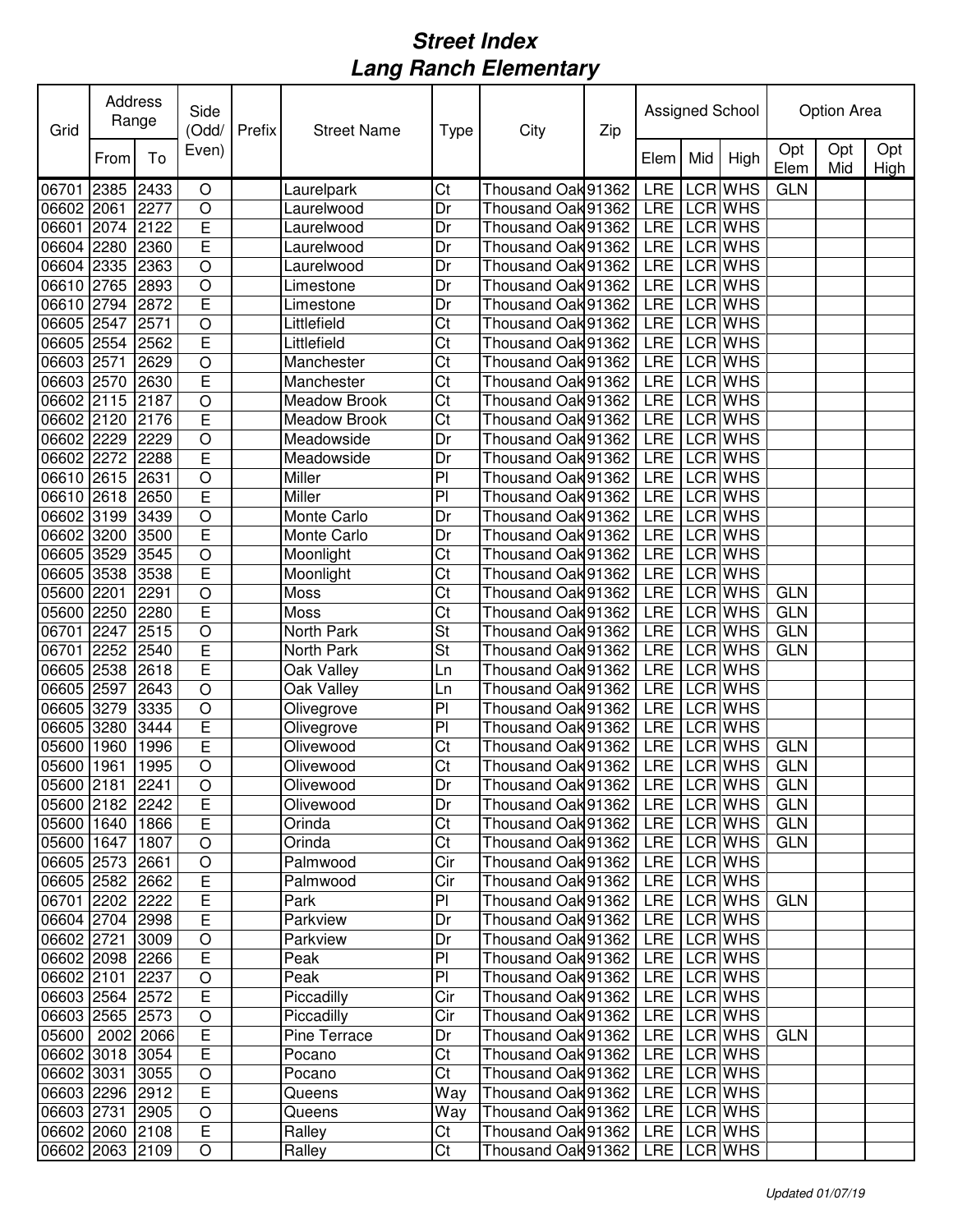| Grid            | <b>Address</b><br>Range |      | Side<br>(Odd/           | Prefix | <b>Street Name</b>  | Type                     | City                               | Zip |             | Assigned School | Option Area |            |             |
|-----------------|-------------------------|------|-------------------------|--------|---------------------|--------------------------|------------------------------------|-----|-------------|-----------------|-------------|------------|-------------|
|                 | From                    | To   | Even)                   |        |                     |                          |                                    |     | Elem Mid    | High            | Opt<br>Elem | Opt<br>Mid | Opt<br>High |
| 06609 2501      |                         | 2599 | $\circ$                 |        | Renata              | Ct                       | Thousand Oak 91362                 |     |             | LRE LCR WHS     |             |            |             |
| 06609 2510      |                         | 2566 | E                       |        | Renata              | Ct                       | Thousand Oak 91362                 |     |             | LRE LCRWHS      |             |            |             |
| 06602 3197      |                         | 3269 | $\overline{O}$          |        | Rickey              | Ct                       | Thousand Oak 91362                 |     |             | LRE LCRWHS      |             |            |             |
| 06602 3198      |                         | 3246 | $\overline{E}$          |        | Rickey              | Ct                       | Thousand Oak 91362                 |     |             | LRE LCRWHS      |             |            |             |
| 06602 2375      |                         | 2663 | $\overline{O}$          |        | Ridge Brook         | P <sub>1</sub>           | Thousand Oak 91362                 |     |             | LRE LCR WHS     |             |            |             |
| 06602 2436      |                         | 2662 | Ē                       |        | Ridge Brook         | P <sub>1</sub>           | Thousand Oak 91362                 |     |             | LRE LCR WHS     |             |            |             |
| 06602 2414      |                         | 3348 | $\overline{\mathsf{E}}$ |        | Rikkard             | Dr                       | Thousand Oak 91362                 |     |             | LRE LCR WHS     |             |            |             |
| 06602 2419      |                         | 3337 | $\circ$                 |        | Rikkard             | Dr                       | Thousand Oak 91362                 |     |             | LRE LCR WHS     |             |            |             |
| 06601 2904      |                         | 2978 | E                       |        | Rob                 | Ct                       | Thousand Oak 91362                 |     |             | LRE LCRWHS      |             |            |             |
| 06601 2929      |                         | 2953 | $\circ$                 |        | Rob                 | Ct                       | Thousand Oak 91362                 |     | LRE LCR WHS |                 |             |            |             |
| 06605 2701      |                         | 2749 | $\circ$                 |        | <b>Rocky Point</b>  | Ct                       | Thousand Oak 91362                 |     | LRE LCR WHS |                 |             |            |             |
| 06605 2722      |                         | 2738 | $\overline{E}$          |        | <b>Rocky Point</b>  | $\overline{\text{C}t}$   | Thousand Oak 91362                 |     |             | LRE LCR WHS     |             |            |             |
| 06701 2179      |                         | 2219 | $\circ$                 |        | Rusticpark          | $\overline{\text{C}t}$   | Thousand Oak 91362                 |     |             | LRE LCR WHS     | <b>GLN</b>  |            |             |
| 06701 2180      |                         | 2218 | E                       |        | Rusticpark          | $\overline{\text{C}t}$   | Thousand Oak 91362                 |     |             | LRE LCR WHS     | <b>GLN</b>  |            |             |
| 06604 2209      |                         | 2579 | $\circ$                 |        | Rutland             | PI                       | Thousand Oak 91362                 |     |             | LRE LCR WHS     |             |            |             |
| 06604 2210      |                         | 2582 | Ē                       |        | Rutland             | PI                       | Thousand Oak 91362                 |     |             | LRE LCR WHS     |             |            |             |
| 06604 2780      |                         | 2876 | Ē                       |        | Sandhurst           | Ave                      | Thousand Oak 91362                 |     |             | LRE LCR WHS     |             |            |             |
| 06604 2803      |                         | 2883 | $\overline{O}$          |        | Sandhurst           | Ave                      | Thousand Oak 91362                 |     |             | LRE LCRWHS      |             |            |             |
| 06701 2153      |                         | 2219 | $\circ$                 |        | Scenicpark          | <b>St</b>                | Thousand Oak 91362                 |     |             | LRE LCRWHS      | <b>GLN</b>  |            |             |
| 06701 2154      |                         | 2246 | E                       |        | Scenicpark          | St                       | Thousand Oak 91362                 |     |             | LRE LCR WHS     | <b>GLN</b>  |            |             |
| 06608 2809      |                         | 2887 | $\overline{O}$          |        | Silk Oak            | Ave                      | Thousand Oak 91362                 |     |             | LRE LCR WHS     |             |            |             |
| 06608 2822      |                         | 2882 | Ē                       |        | Silk Oak            | Ave                      | Thousand Oak 91362                 |     |             | LRE LCR WHS     |             |            |             |
| 06610 2605      |                         | 2625 | $\circ$                 |        | Slate               | P <sub>1</sub>           | Thousand Oak 91362                 |     |             | LRE LCR WHS     |             |            |             |
| 06610 2608      |                         | 2632 | $\overline{E}$          |        | Slate               | PI                       | Thousand Oak 91362                 |     |             | LRE LCRWHS      |             |            |             |
| 06604 2250      |                         | 2372 | Ē                       |        | Solway              | Ct                       | Thousand Oak 91362                 |     | LRE LCR WHS |                 |             |            |             |
| 06604 2263      |                         | 2373 | $\circ$                 |        | Solway              | Ct                       | Thousand Oak 91362                 |     |             | LRE LCR WHS     |             |            |             |
| 05600 2152      |                         | 2230 | E                       |        | Sonoma              | Ct                       | Thousand Oak 91362                 |     |             | LRE LCRWHS      | <b>GLN</b>  |            |             |
| 05600 2199      |                         | 2243 | $\circ$                 |        | Sonoma              | Ct                       | Thousand Oak 91362                 |     |             | LRE LCRWHS      | <b>GLN</b>  |            |             |
| 06610 2732      |                         | 2780 | E                       |        | Stonecutter         | $\overline{\mathsf{St}}$ | Thousand Oak 91362                 |     |             | LRE LCRWHS      |             |            |             |
| 06610 2737      |                         | 2819 | $\circ$                 |        | Stonecutter         | <b>St</b>                | Thousand Oak 91362                 |     |             | LRE LCRWHS      |             |            |             |
| 06701 2179      |                         | 2237 | $\circ$                 |        | Summerpark          | Ct                       | Thousand Oak 91362                 |     | LRE LCRWHS  |                 | <b>GLN</b>  |            |             |
| 06701 2180 2238 |                         |      | $\overline{E}$          |        | Summerpark          | Ct                       | Thousand Oak 91362 LRE LCR WHS     |     |             |                 | <b>GLN</b>  |            |             |
| 06602 2000 2298 |                         |      | Ē                       |        | <b>Sunset Hills</b> | <b>Blvd</b>              | Thousand Oak 91362   LRE   LCR WHS |     |             |                 |             |            |             |
| 06605 3485 3541 |                         |      | $\circ$                 |        | <b>Sweet Clover</b> | St                       | Thousand Oak 91362   LRE   LCR WHS |     |             |                 |             |            |             |
| 06605 3506 3530 |                         |      | $\overline{E}$          |        | <b>Sweet Clover</b> | St                       | Thousand Oak 91362                 |     |             | LRE LCR WHS     |             |            |             |
| 05600 1662 1768 |                         |      | $\overline{E}$          |        | Tiburon             | Ct                       | Thousand Oak 91362                 |     |             | LRE LCR WHS     | <b>GLN</b>  |            |             |
| 05600 1663 1755 |                         |      | $\overline{O}$          |        | Tiburon             | $\overline{\text{C}t}$   | Thousand Oak 91362                 |     |             | LRE LCR WHS     | <b>GLN</b>  |            |             |
| 06608 2868 2946 |                         |      | $\overline{\mathsf{E}}$ |        | Venezia             | Ln                       | Thousand Oak 91362                 |     |             | LRE LCR WHS     |             |            |             |
| 06608 2875 2945 |                         |      | $\circ$                 |        | Venezia             | Ln                       | Thousand Oak 91362                 |     |             | LRE LCR WHS     |             |            |             |
| 06604 2700      |                         | 2862 | $\overline{E}$          |        | Westham             | Cir                      | Thousand Oak 91362                 |     |             | LRE LCR WHS     |             |            |             |
| 06604 2749 2863 |                         |      | $\circ$                 |        | Westham             | Cir                      | Thousand Oak 91362                 |     |             | LRE LCR WHS     |             |            |             |
| 05600 2084 2108 |                         |      | $\mathsf E$             |        | Wetstone            | Ct                       | Thousand Oak 91362                 |     |             | LRE LCR WHS     | <b>GLN</b>  |            |             |
| 05600 2087 2103 |                         |      | $\bigcirc$              |        | Wetstone            | Ct                       | Thousand Oak 91362                 |     |             | LRE LCR WHS     | <b>GLN</b>  |            |             |
| 05600 2141      |                         | 2235 | $\circ$                 |        | Wetstone            | Dr                       | Thousand Oak 91362                 |     |             | LRE LCR WHS     | <b>GLN</b>  |            |             |
| 05600 2142 2236 |                         |      | $\mathsf E$             |        | Wetstone            | Dr                       | Thousand Oak 91362                 |     |             | LRE LCR WHS     | <b>GLN</b>  |            |             |
| 06608 3100      |                         | 3178 | E                       |        | White Cedar         | PI                       | Thousand Oak 91362                 |     |             | LRE LCRWHS      |             |            |             |
| 06608 3125      |                         | 3193 | $\bigcirc$              |        | <b>White Cedar</b>  | PI                       | Thousand Oak 91362                 |     |             | LRE LCR WHS     |             |            |             |
| 06604 2368      |                         | 2388 | E                       |        | Whitechapel         | PI                       | Thousand Oak 91362                 |     |             | LRE LCR WHS     |             |            |             |
| 06604 2379 2389 |                         |      | $\circ$                 |        | Whitechapel         | PI                       | Thousand Oak 91362                 |     |             | LRE LCR WHS     |             |            |             |
| 06604 2403 2521 |                         |      | $\bigcirc$              |        | Whitechapel         | PI                       | Thousand Oak 91362                 |     |             | LRE LCR WHS     |             |            |             |
| 06603 2532 2748 |                         |      | $\mathsf E$             |        | Whitechapel         | PI                       | Thousand Oak 91362                 |     |             | LRE LCR WHS     |             |            |             |